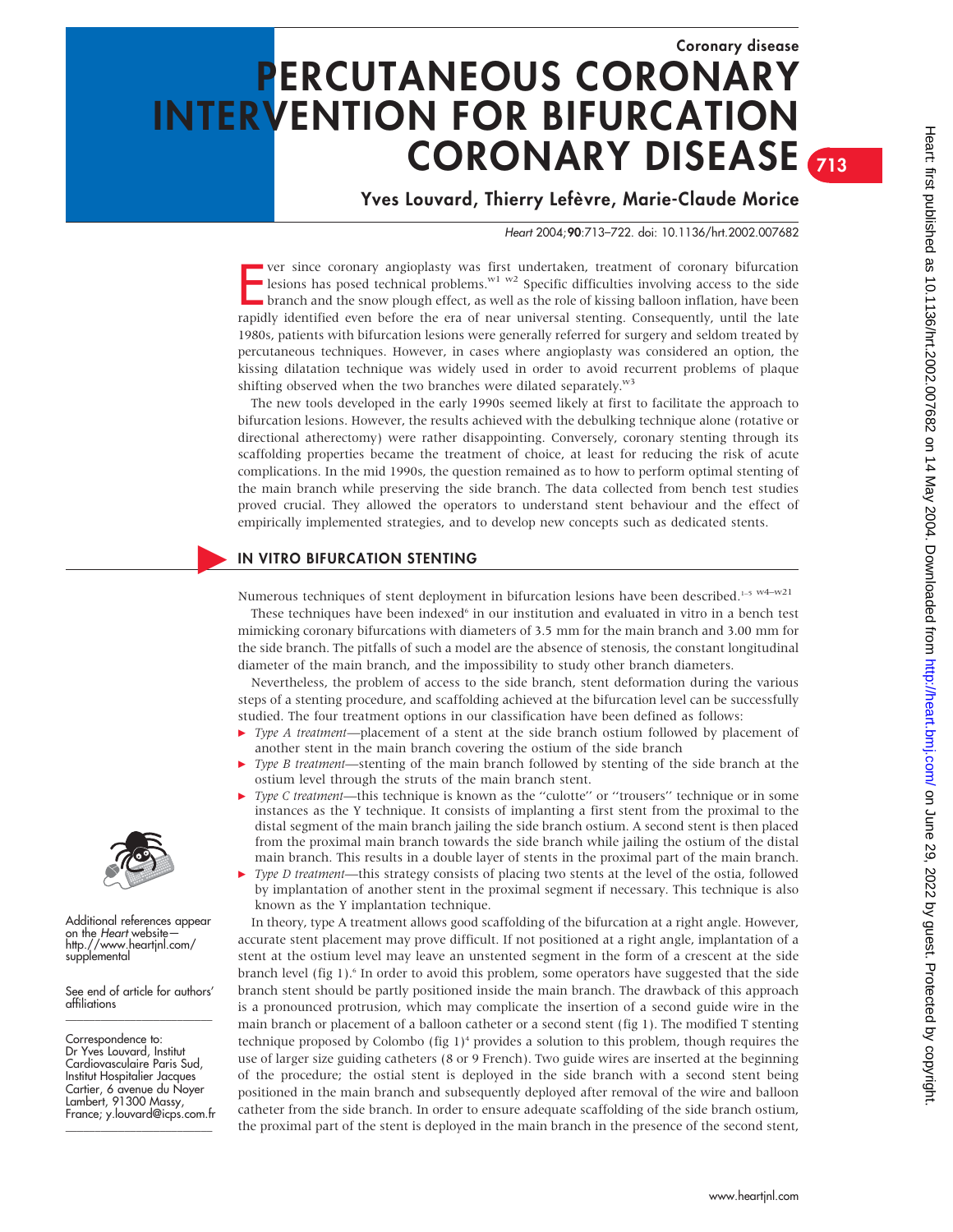and then ''crushed'' during deployment of the main branch stent. In such a case, the main branch proximal to the bifurcation lesion is scaffolded with a triple layer of stent. This technique, known as the "crush technique" (fig 1), $^{w12}$ was originally a failed modified T stenting strategy (P Serruys, oral communication, 18th annual Interventional Cardiology meeting, 3 March 2003). In all the instances described above, the secondary placement of a stent in the main branch results in the side branch ostium being jailed with stent struts, which may cause flow impairment, turbulence, and hinder subsequent access to the branch.

Type B treatment<sup>w5 w6</sup> has apparently several drawbacks. One is the placement of the second stent in the side branch through the struts of the main branch stent, which can prove impossible in extremely angulated bifurcation lesions. Another theoretical drawback is the impossibility to achieve adequate scaffolding of the side branch ostium when the angle is  $> 90^\circ$ . However, opening one of the main stent struts towards the side branch<sup>w22</sup> has two interrelated consequences: inflation attracts the opposite struts towards the centre of the lumen<sup>6 7 w23</sup> and in the majority of cases one or two struts of the main branch stent are applied against the wall of the side branch ostium (the "crescent" effect) (fig 2).<sup>6 w5 w24</sup> Deformation of the main stent is dictated by the degree of stent expansivity<sup>w23</sup> and by the size of the side branch and balloon catheter used<sup>7</sup>; it is also accentuated when the strut opened toward the side branch is distal and closer to the carina, which generally ensures optimal

scaffolding of the side branch ostium (fig 2). This permits placement of a non-bevelled stent in the side branch with excellent coverage. Optimal scaffolding of the side branch is achieved with tubular stents.<sup>w24</sup>

Kissing balloon inflation at the bifurcation site may correct deformation (fig 1)<sup>67 w23 w25</sup> of the main branch stent and efficiently apply the stent struts against the wall of the side branch ostium, depending upon the size of the two branches, stent expansivity, and location of the dilated strut.

Type C treatment involves placement of a second stent through one of the struts of the first stent. The drawbacks are the high concentration of metal (two layers) in the proximal part of the bifurcation and the presence of struts in the lumen at the bifurcation site even after kissing balloon inflation (fig 1). In order to address the metallic concentration issue, some stents have been designed with larger proximal struts.

Type D treatment (touching stents) $w^7$  w<sub>8</sub> seems to be well adapted to the treatment of exclusively bi-ostial lesions. This strategy carries the advantage of being fast and simple. There are a number of variants (fig 1). $^{w10}$  However, in cases when stenosis extends proximal to the ostium, this treatment type involves the placement of a third proximal stent (Y stenting),  $^{w7 \ w9}$  which does not permit optimal scaffolding of the main branch proximal to the bifurcation. This can be corrected by implanting the two stents side by side proximal to the ostia, thus creating a new carina, or by mounting the proximal stent onto two balloons which are individually inserted in each branch (''trouser legs and seat'' technique



Figure 1 Classification of treatment. (1) and (2): Classic T stenting beginning with side branch stenting. (3): ''Modified T stenting''. (4): ''Crush'' technique. (5): Classic T stenting beginning with main branch stenting. (6): Provisional T stenting. (7): ''Culotte'' or ''trousers'' technique. (8): ''Touching stents'' completed or not as Y technique. (9). ''Trouser legs and seat'' technique, a classic ''touching stents'' technique completed proximally by a ''skirt'' technique. (10): ''Kissing stents'' technique. (11): ''Skirt'' technique.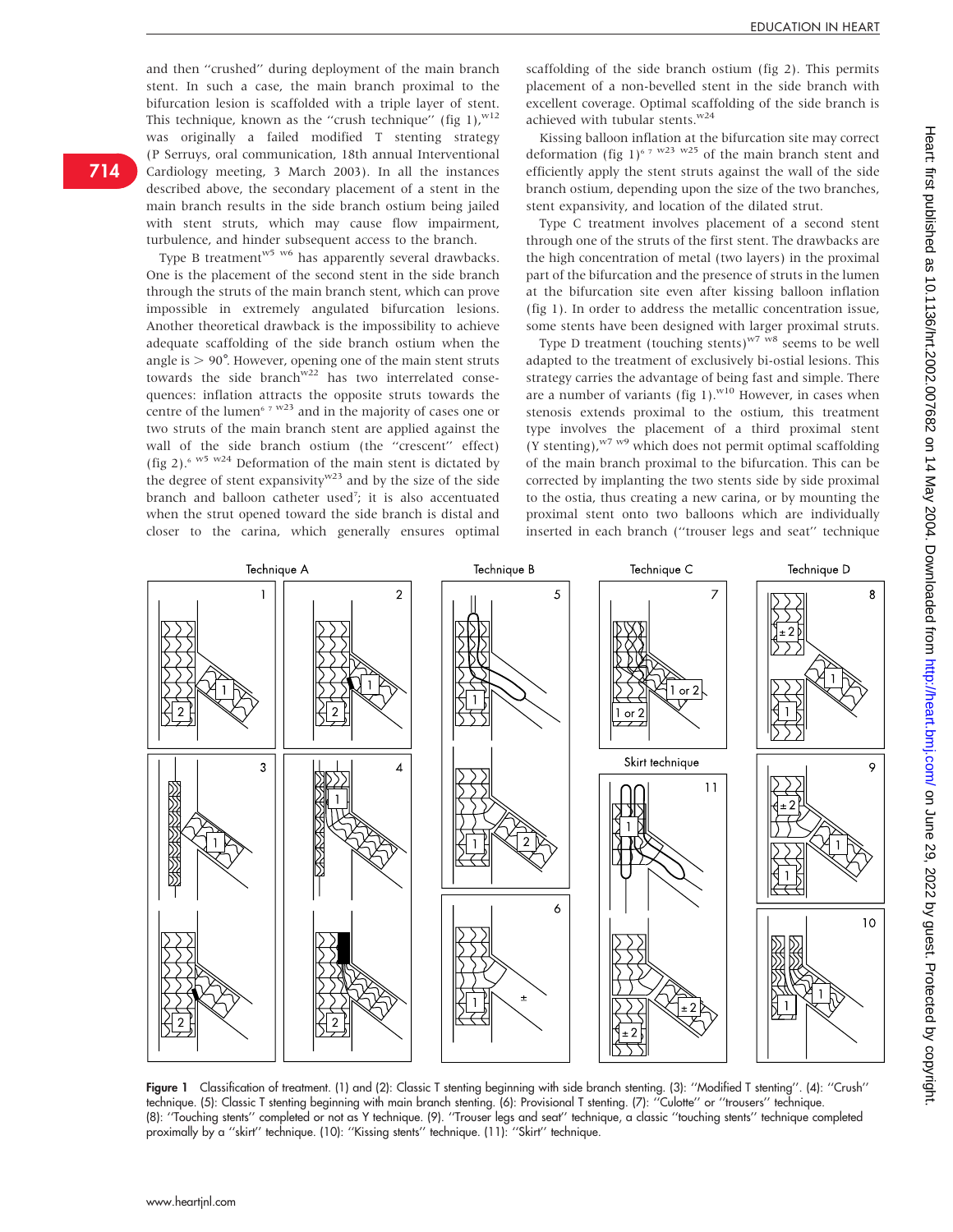

Figure 2 Main branch stent deformation during type B treatment. (A) Biocompatible stent deployed in main branch. (B) After balloon inflation toward the side branch: the ostium of the side branch is stented, the opposite struts of the stent are attracted towards the middle of the main branch lumen. (C) Correction of deformation by kissing balloon inflation. (D) The same figure is observed in a left anterior descending (LAD)-diagonal bifurcation.

described by Colombo or trouser-like stenting technique described by Khoja).<sup>3</sup> This can even lead to "gun barrel" stenting (V stenting or kissing stents).<sup>8 w4</sup> Such a technique results in the placement of a metallic partition in the middle of the proximal main branch lumen which may cause thrombosis and hinder distal access with a wire or a balloon.

Various stents have been assessed in the treatment of bifurcation lesions. In vitro testing permitted the evaluation of arterial wall coverage, wire access to the branches, deformation caused by access to the side branch through the main branch stent,<sup>67 w23–25</sup> and stent ability to expand towards the side branch during kissing balloon inflation. It is very important to know the maximal stent and strut opening size which can be easily obtained from the manufacturers (table 1). Angulation must be taken into account in order to assess the opening area required (fig 3). Coil stents, which are no longer available, did not provide adequate wall coverage at the bifurcation site but permitted excellent access to the side branch. Hybrid stents also provide good access to the branches, but some of them may become totally dislocated upon strut opening towards the branch. The main advantage of tubular stents is that they provide excellent wall scaffolding in segments where plaque volume is greatest. They can also allow good access to the side branch, be widely expanded, and are designed with a large strut opening capacity (table 1). w23

Several stent types have been designed for bifurcation lesion treatment:

- c Stents with one (NIR side, AST SLK), or several larger struts (Jomed). The main drawback is the scarcity of struts where they are most needed, which does not permit stenting of the side branch ostium. Accurate positioning of a stent at the side branch ostium level may be difficult. No studies have yet been published with these devices.
- Bifurcated stents. The Bard XT Carina, the AVE Bifurcation and Cordis DBS have already been evaluated.<sup>9 w26</sup> The size of the Bard XT stent struts varies from the proximal segment to the distal branches, and

metallic scaffolding of the bifurcation is very inadequate. The scaffolding properties of the AVE bifurcation stent have been improved but the stent has never been used in human patients. The DBS stent has the best scaffolding properties and was clinically evaluated in a pilot study (unpublished). Though the results looked promising, we are still waiting for a second, more flexible generation.

 $\blacktriangleright$  A new concept of dedicated stents (stenting the main branch and the side branch ostium with one nonbifurcated stent) is emerging. It combines the design of a specific stent, which provides optimal scaffolding of the main branch and the side branch ostium, with a delivery system allowing permanent access to both branches and accurate placement of the stent at the carina level. Four devices have undergone in vitro testing: the Frontier, the AST-slit-view, and Invatec's IBD-SDS and IBS-SDS, and have been shown to permit predictable stenting of the side branch ostium.

# THE ''PLAQUE SHIFTING'' PHENOMENON

The main difference between in vitro models and a real patient is of course the presence of atheromatous plaque that can be calcified or not, concentric or eccentric, thick or thin, with a varying degree of arterial wall remodelling and plaque volume. Atheromatous plaque causing  $> 50\%$  narrowing of both branches at the bifurcation level could be the definition of ''true'' coronary bifurcation lesions.

It has been clearly shown that, subsequent to balloon inflation, atheromatous plaque may shift proximally and distally $^{w27}$  and even along the arterial circumference (axial plaque redistribution is not only longitudinal but also circumferential). This phenomenon is accentuated by stent placement.10 Thus, dilatation or stenting of a lesion located proximal or distal to a bifurcation often results in plaque shifting towards the side branch, which requires dilatation or even stenting of the ostium and, sometimes, even placement of a third stent in the proximal or distal segment of the main branch in order to address plaque shifting from the side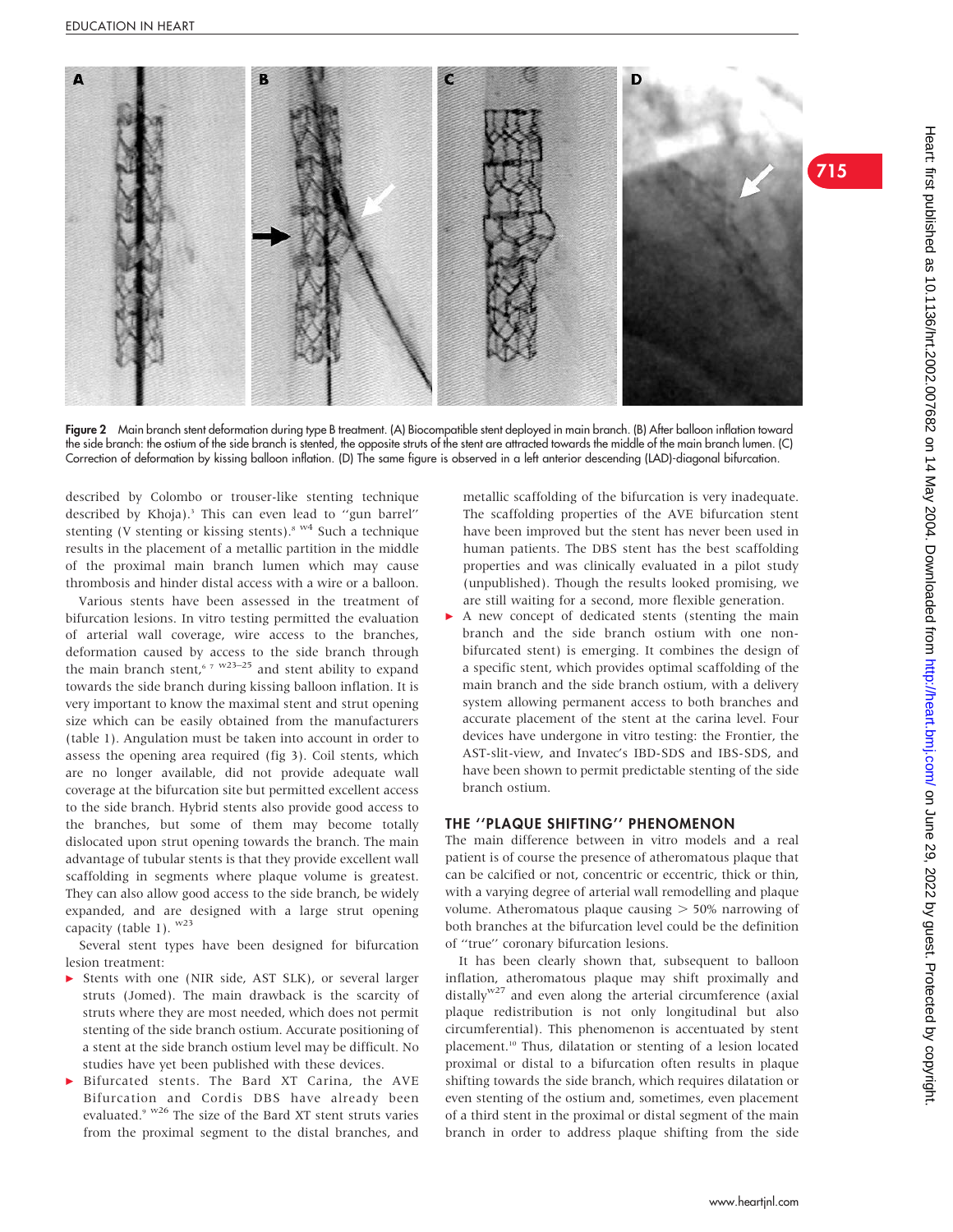

branch. The same phenomenon occurs during dilatation or stenting of a main branch lesion located opposite a side branch; side branch occlusion is reported in 4.5–26% of cases $^{w28-36}$  and predictors are: side branch originating in the main branch lesion,  $w^{32}$   $w^{34}$   $w^{35}$  presence of an ostial lesion in the side branch,  $w^{28}$   $w^{31-36}$  small side branch reference diameter,  $^{w34}$  stent/artery ratio in the main branch,  $11^{w34}$  and unstable coronary syndromes. The type of stent used does not seem to impact the risk of side branch occlusion. $^{w33}$  Side branch occlusion is usually considered to be of little consequence (temporary chest pain, moderate creatine phosphokinase (CPK) elevation) and patency of most of these occluded branches is spontaneously restored.w28 w31 w33 w34 However, in the recent NIRVANA study<sup>11</sup> the use of NIR stents was associated with a 4.7% risk of side branch occlusion and 27% risk of significant stenosis. The rate of Q wave myocardial infarction (MI) was 7% when side branch occlusion occurred (CPK elevation was  $> 8$  times the normal value in 20%,  $>$  5 times in 33%). Overall, the rate of Q wave or non-Q wave MI (creatine kinase  $(CK)$ -MB  $\geq 5$  times the normal value) was 40% in the side branch occlusion group.

Consequently, because of the risk of side branch occlusion, tight lesions located in the main branch next to a bifurcation must be considered bifurcation lesions. These lesions have been indexed.<sup>6 w37 w38</sup> In addition to type 1 ("true" bifurcation lesions), the Institut Cardiovasculaire Paris Sud (ICPS) classification (fig  $4$ )<sup>6</sup> includes type 2 lesions where the main branch lesion is located opposite a lesion-free side branch, type 3 with stenosis located proximal to the bifurcation, and type 4 with stenosis distal to the bifurcation in both branches, in the main branch only (type 4a), or in the side branch only (type 4b or side branch ostial stenosis).

Atheromatous plaque also shifts during the stenting procedure. For example, primary stent placement at the side

| 3.5 mm stents               | <b>Stent diameter</b><br>(mm) | Maximum strut<br>diameter (mm) |
|-----------------------------|-------------------------------|--------------------------------|
| <b>BioDyvisio (Abott)</b>   | 4.4                           | 2.9                            |
| <b>Bx Velocity (Cordis)</b> | 4.75                          | 3.0                            |
| Carbostent (Sorin)          | 3.8                           | 3 <sub>0</sub>                 |
| Express (Boston)            | 4.25                          | 37                             |
| Flexstent (Jomed)           | 5.0                           | $2.9 - 3.6$                    |
| Penta (Guidant)             | 4.5                           | 4.0                            |
| R stent (Orbus)             | 4.5                           | 4.5                            |

branch ostium (type A or modified T treatment) causes the plaque to shift towards the wall of the main branch. Subsequent stent implantation in the main branch covering the side branch origin may also result in plaque shifting towards the side branch ostium, covering the proximal part of the ostial stent, or even pushing the plaque in the ostium through the first strut of the stent (fig 5). Stent deformation generated by the opening of the stent struts towards the side branch may be corrected by kissing balloon inflation, but not the presence of plaque inside the stent. These difficulties can be avoided by using the provisional T stenting strategy.

# THE OUTCOME OF IN VIVO BIFURCATION STENTING

The percentage of primary success associated with coronary bifurcation stenting varies from 87–100% according to the literature, with an in-hospital major adverse cardiac event (MACE) rate ranging from  $0-13\%$ .<sup>12-14 w39-48</sup>

These results are significantly inferior to those reported in patients who do not present with bifurcation lesions,<sup>w49</sup> and bifurcation lesions remain a predictor of failure as are thrombotic and calcified lesions.<sup>w50</sup> Studies reported in the literature are often retrospective and involve various lesion types (''true'' or ''false'' bifurcations), and various techniques are often inadequately described and require different stents. It is, consequently, difficult to give satisfactory answers to several important questions.

### Should both branches of the bifurcation be stented or the main branch only?

In the era of bare stents, there has been no randomised comparison between the outcome of stenting both branches versus the main branch only. Several registries have compared the results of stenting the main branch combined with angioplasty of the side branch through the struts versus stenting of both branches.<sup>8 12 13</sup> <sup>w41 w43 w46 w51</sup> Most of the time, these comparative registries were not assessed by intention-to-treat analysis. This means that most patients received a stent in the side branch because of suboptimal results or complications, and that some patients did not receive a stent in the side branch because of technical procedural failure. Among the recipients of two stents, in some the side branch was stented first (systematic double stenting; type A treatment) and in others as a secondary strategy because of suboptimal results or complications in the side branch.<sup>13</sup> The type of bifurcation lesion is not always mentioned. The techniques used for double stenting vary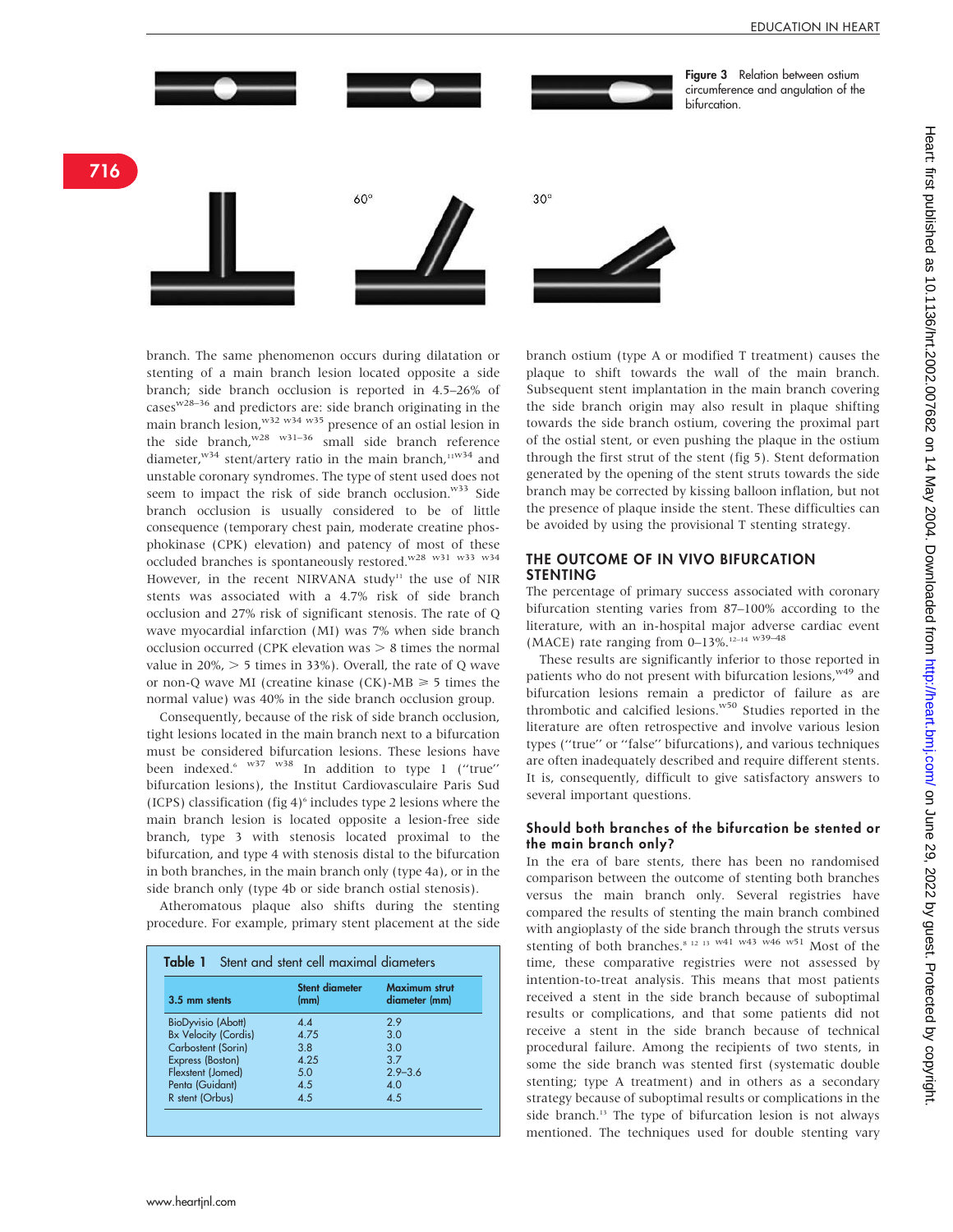

#### Figure 4 Institut Cardiovasculaire Paris Sud (ICPS) classification of bifurcation lesions.

according to the series and sometimes even within the same series.<sup>8 13 w41 w51</sup> Their description is brief and one technique may have several names (type A treatment described by Al Suwaidi becomes the culotte technique for Yamashita). In certain series, stenting was performed after debulking by directional or rotative atherectomy.<sup>8 13</sup> The common conclusion of all these series was the absence of superiority of systematic double stenting; the angiographic outcome was often better in the double stenting group, in the side branch especially, $8 \text{ w41}$  w<sub>43</sub> and angiographic success rates were identical most of the time; the rate of in-hospital MACE was sometimes even higher in the double stenting group<sup>8  $w43$ </sup>  $(13\% v 0\% \text{ in the study by Yamashita with a higher debulking})$ rate in the double stenting group). The restenosis rate, in the side branch especially, tended to be higher in the double stenting group as well as the event rate and mid term target lesion revascularisation (TLR) (6–18 months). In the study by Anzuini, the restenosis rate was 37.5% in the side branch with T stenting versus 12.5% ( $p < 0.05$ ); in the study by Pan, the 18 month event rate was 56% versus 25% ( $p < 0.05$ ); and Bacquet reported a 47.6% TLR versus  $24\%$  (p < 0.05).

## Has the technique used had any influence on the outcome?

Many bifurcation stenting techniques have been described in case reports or in short series often without follow up and have not been evaluated through prospective registries. Certain techniques have been more carefully assessed.

The culotte or trousers technique that we call type C treatment (Y stenting for Al Suwaidi) is no longer used in our institution because of a poor result in the bench test and a high percentage of in-hospital MACE (37.5% of in-hospital MACE and  $44.4\%$  at seven months).<sup>w52</sup> Similar results are published in the literature: 5% rate of stent thrombosis at one month with the Bard XT stent, $^{w40}$  14% MI rate despite use of glycoprotein IIb/IIIa inhibitors in 51% of cases, and kissing balloon inflation in 79% of cases in the ''Culotte stenting'' study<sup>15</sup> with the Duet stent. Finally, the study by Al Suwaidi and colleagues<sup>13</sup> on single versus double stenting showed that the use of the culotte technique resulted in a 5.3% rate of Q wave MI and emergency surgery. Such an excess of acute complications seems related to the excess of metal at the bifurcation site and in the vessel lumen, despite the highly



Figure 5 (1) Left anterior descending (LAD)/diagonal type 2 bifurcation lesion. (2) The distal LAD is stented first at the ostium. (3) The stent is slightly protruding in the diagonal ostium. (A) Balloon inflation in the diagonal. (4) After LAD to diagonal stenting, plaque shifting has occurred inside the LAD stent. (5) Kissing balloon inflation. (6) Final result with a residual stenosis in mid LAD ostium. (B) No gap in the T stenting.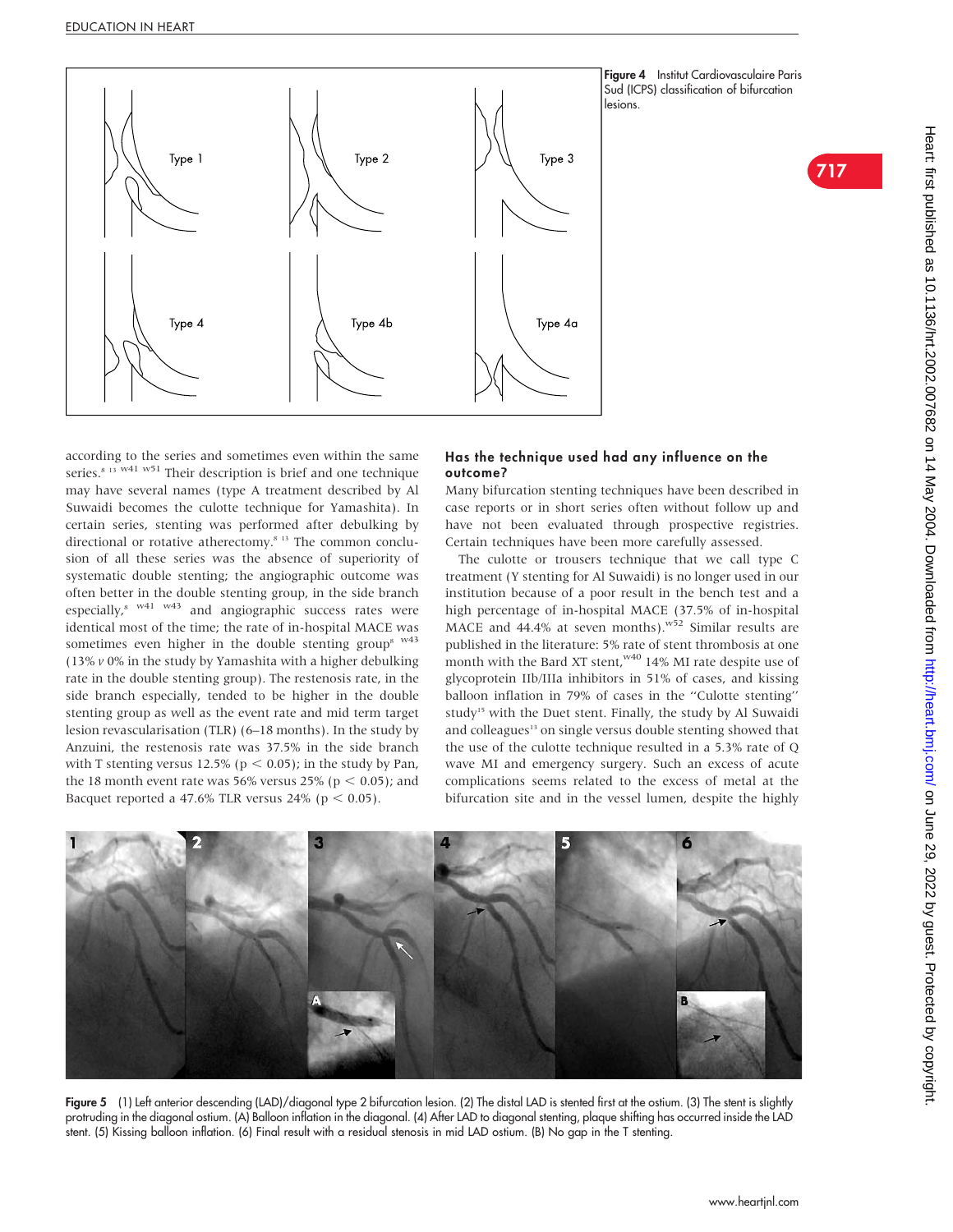recommended use of kissing balloon inflation. This was confirmed by the endocoronary echography study by Robinson and colleagues $^{w53}$  showing that a cross sectional area (CSA) equal to 97% of the reference can be obtained in the stent but out of the bifurcation. Conversely, the CSA was 70% and 78% of the reference at the bifurcation site in the main branch and the side branch, respectively. Moreover, this residual stenosis is not angiographically visible (fig 6). The procedural difficulties and poor in-hospital outcome have been well illustrated by Morocutti<sup>w54</sup> who reported a case where rotational strut ablation of two multilink stents was required, and by De Sheerder<sup>w55</sup> who underlined the procedural duration and amount of contrast media used. These findings may explain the poor mid term results reported in almost all series: 45% target vessel revascularisation (TVR) in the "culotte" study,<sup>15</sup> 86.3% one year composite event rate versus 30.4% in patients treated by T stenting in the study by Al Suwaidi and colleagues. In patients not treated with the culotte technique in this study, $15$  the comparison of single versus double stenting showed a comparable one year event rate of 26.8% versus 30.4% (NS). It is probable that the use of culotte stenting may have negatively impacted the comparison between single and double stenting in several other studies.<sup>8 w41 w43 w51</sup>

718

Several studies have also shown lower success rates associated with T stenting compared with main branch stenting followed by balloon angioplasty of the side branch. Pan and Anzuini<sup>12 w46</sup> showed similar in-hospital results with both techniques. However, the 12–18 months' event rate was significantly higher in the double stenting group: 56% versus 25% at 18 months ( $p < 0.05$ ) as reported by Pan and colleagues, and 39% versus 20% using type A treatment in the series reported by Anzuini. The same author also reported a 15.5% TLR in the single stenting group versus 35.5% in the double stenting group (NS); the main branch restenosis rate was comparable in the two groups  $(25\% v 12.5\%)$  and the side branch restenosis rate was higher in the double stenting group (37.5% v 12.5%). In the study conducted by Sheiban on 54 bifurcation lesions, the overall restenosis rate was 60.5%; 42.2% and 47.3% in the main and side branch, respectively.



Figure 6 (1) "Culotte" technique in the bench (Crossflex stent). (2) Final result of a ''culotte'' technique in a LAD/diagonal bifurcation (Crossflex stent): the excess of metal is not visible.

Predictive factors of restenosis were a high score injury, high metal density in small arteries,<sup>w46</sup> and gaps between stents. In order to address the gap issue, technique A was modified into ''modified T stenting''4 (fig 1) which was evaluated in two series involving 41 and 38 bifurcation cases, respectively.<sup>w56 w57</sup> Procedural success rate was excellent, no inhospital MACE was reported; gaps were observed in 13.2% of cases in the series reported by Sheiban, and Meztger reported the occurrence of symptomatic restenosis in 17% of patients.

As the comparison between implantation of one versus two stents seemed to be in favour of the single stent strategy, even with T stenting techniques, the provisional T stenting strategy was proposed<sup>5</sup> and evaluated, consisting of stent placement in the main branch first, followed by implantation of another stent in the side branch ostium through the struts of the main branch stent in cases of residual stenosis and/or dissection. The ''jailed wire technique'' has led us to develop this strategy. In single<sup>w52 w58</sup> as well as multicentre studies,<sup>14 w36 w45</sup> using only one stent<sup>14 w36 w45</sup> or multiple stents, the reported angiographic success rate in both branches was in the range of 92–98%, in-hospital MACE was 2–5.4%, and MACE at follow up was 16.9–19.9% with a 9.3–15% TVR rate and side branch stenting performed in 25–34% of cases. When applied to ''false bifurcation lesions'' this strategy resulted in a 95–100% angiographic success rate according to the lesion type, with in-hospital MACE ranging from 1.5–4.4%, 5.4–16.7% TVR rate, with side branch stenting being reported in 14.9–19.5% of cases only.<sup>w59</sup> Because ostial lesions in side branches are often short, the same strategy can be implemented in the presence of ''true'' bifurcation lesions with a similar angiographic success rate and a 32.6% rate of stenting in the side branch. $w52$  Pan has described a very interesting strategy comprising three steps: the first step consists of dilating the side branch first and then stenting the main branch; then the side branch is dilated through the main branch stent if necessary, and the third step is to stent the side branch if required. The reported success rate of each individual step was 28%, 88.1%, and 92%, respectively.16 The provisional T stenting strategy is associated with excellent inhospital results, reduced procedure duration<sup>w52</sup> and cost, and better mid-term results compared with systematic side branch stenting. The better outcome of the provisional T stenting strategy may be due to the fact that main branch stenting is performed first. Indeed, we restrospectively compared the results of type B treatment with and without side branch stenting and observed the same MACE rate at seven months follow up in both the single and double stenting groups (17.4% v 15.1% with 8.5% v 13.5% TVR, respectively) (unpublished data). Consequently, stent placement in the side branch should still be considered an option in the presence of suboptimal results after kissing balloon inflation.

In vitro studies have demonstrated that final kissing balloon inflation corrects the main branch stent deformation induced by balloon inflation in the side branch through the struts.<sup>6 7 w23 w25</sup> Analysis of our early results confirmed the benefit of this strategy in vivo. Indeed, we observed that increased use of kissing balloon inflation and tubular stents was associated with a lower in-hospital MACE rate, and especially stent thrombosis rate, as well as lower TVR rates.<sup>w39</sup> These two factors have been reported as predictors of TVR in a large "true" bifurcation series.<sup>w60</sup> Homogeneous registries assessing the same stents and techniques with a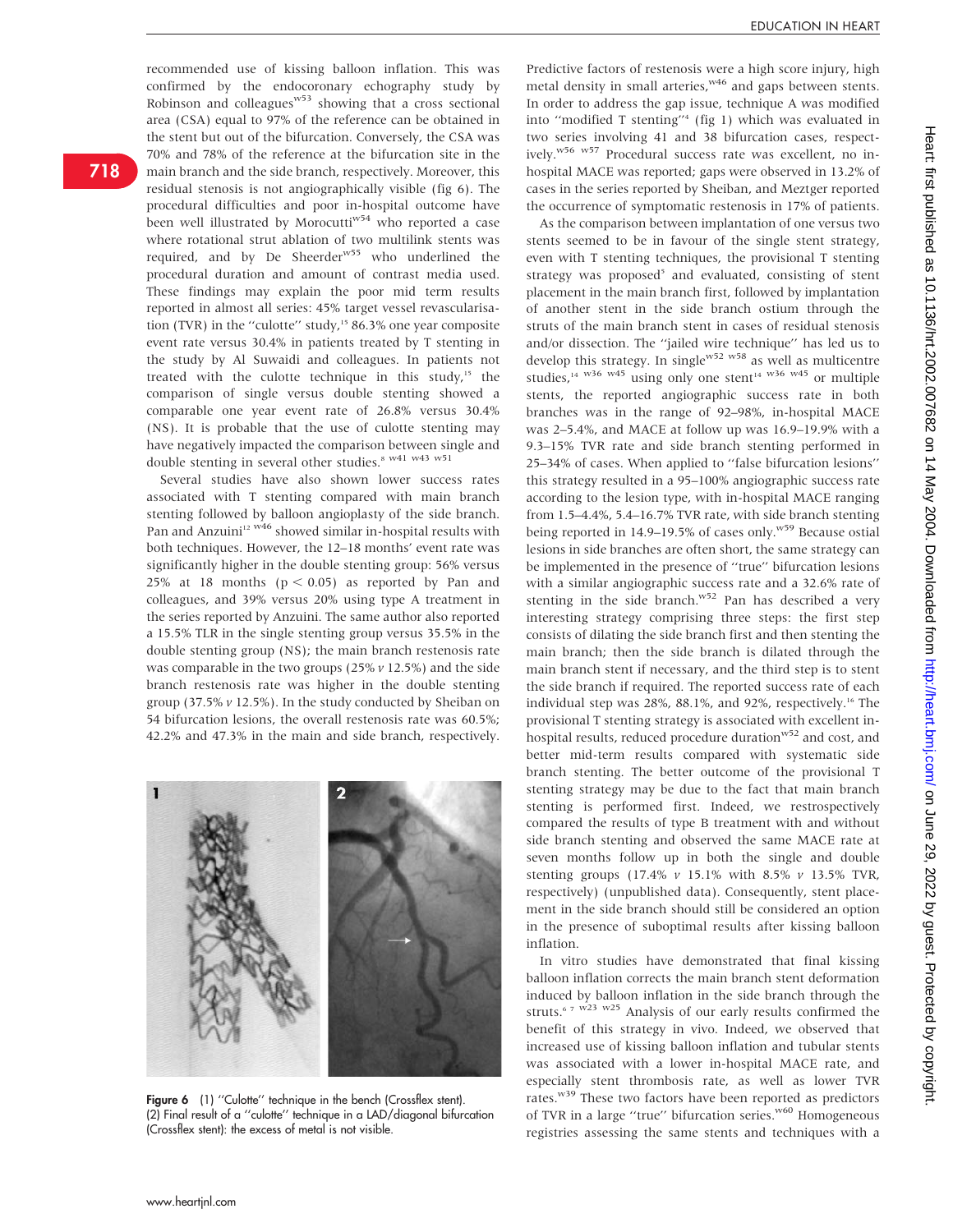very broad use of kissing balloon inflation have shown very low rates of MACE and TVR at short and long term follow up.<sup>14 w45</sup> Systematic intravascular ultrasound evaluation performed in two groups of 10 patients who received a stent in the main branch with simultaneous or consecutive dilatation of the side branch<sup>w61</sup> has shown a larger main branch lumen proximal to the bifurcation in the kissing inflation group, whereas the lumen area within the stent was reduced in the consecutive group. There has been only one randomised study so far comparing the ''kissing'' inflation technique with consecutive inflation of two balloons.17 The side branch was shown to be more frequently compromised in the consecutive inflation group ( $p = 0.02$ ) and there was a non-significant trend towards a higher angiographic success rate in the side branch as well as a lower rate of non-Q wave MI in the kissing inflation group (0%  $\nu$  15%). Though the small size of this study does not permit any definite conclusion, its results seem in favour of the kissing technique.

# Debulking and stenting

The benefit of debulking before stenting has been assessed in three studies. One of these studies evaluated the results of rotational or directional atherectomy performed in both branches followed by stent implantation in the main branch. The other two studies assessed the outcome of stenting alone versus stenting after directional atherectomy. The study conducted by Ghambir involved 67 bifurcation lesions; the main branch was treated by balloon angioplasty in 74.6% of cases, by rotational atherectomy in 22.4%, and directional atherectomy in 3%, and then stented. The side branch was treated by atherectomy in 30 patients and balloon dilatation in 37. Procedural success rate was 95.6% and the occurrence of non-Q wave MI was 1.5%. At nine month follow up, TLR was lower in the ''debulking'' group (10% v 29.7%,  $p = 0.045$ .<sup>w62</sup> Karvouni and colleagues compared two matched groups of 31 patients and 62 lesions. In one group, directional atherectomy was performed followed by stent implantation in at least one branch, and in the other group primary stenting was performed in at least one of the two branches. Primary success rate was higher in the stent group (100%  $v$  87.1%,  $p = 0.03$ ) due to the occurrence of MACE (non-Q wave MI) in the atherectomy group (12.9%  $\nu$  0%;  $p = 0.03$ ). Conversely, the minimal lumen diameter (MLD) was larger and the acute gain higher with lower percentage residual stenosis in the main branch. MACE and restenosis rate at follow up evaluation were shown to be lower in the atherectomy group (NS).<sup>18</sup> The study conducted by Chieffo compared the results achieved in 58 bifurcation lesions treated by directional atherectomy and stenting with those obtained in 332 lesions treated with stent alone. There was no difference in the occurrence of in-hospital MACE between the two groups and the MLD was larger in the in-hospital phase and at follow up in the atherectomy group. The restenosis rate in the side branch was significantly lower in the atherectomy group (16%  $v$  41%, p = 0.02).<sup>w63</sup> The absence of significant randomised comparisons precludes any conclusion regarding the benefit of atherectomy performed before stenting in the treatment of coronary bifurcation lesions.

# Specific settings

### Bifurcation of the left main coronary artery

Left main angioplasty has become an established alternative to bypass surgery.w64–67 However, several studies have shown that the presence of stenosis in a left main bifurcation is a predictor of death, MACE, and TLR at one and three years follow up<sup>w67</sup> as well as restenosis.<sup>w66</sup> Debulking by directional atherectomy before stenting seems to reduce the restenosis rate.<sup>w64</sup> Atherectomy was a predictor of no restenosis by multivariate analysis in the recent study by Park and colleagues.<sup>w68</sup>

# Bifurcation lesions and myocardial infarction

Bifurcation lesions are frequently observed in the acute phase of MI. However, as their presence is generally hidden, they are often underestimated. As a result, when the main branch is stented, access to the side branch is often difficult or impossible. Consequently, anticipation is crucial and all significant side branches who might originate in the occluded territory should be identified at the beginning of the procedure.

In our experience,<sup>w69</sup> the angiographic success rate as well as the six month complication and TVR rates are comparable with those reported in non-acute settings.

# HOW TO PERFORM SUCCESSFUL BIFURCATION STENTING

### Angiography of bifurcation lesions

Angiographic quality is crucial for optimal diagnosis and treatment of bifurcation lesions.

Adequate visualisation of the side branch ostium permits accurate diagnosis and indexing of the lesion as well as easy wire access or stent positioning. Right anterior oblique (RAO) + caudal, spider, and TIMI (thrombolysis in myocardial infarction) views are very useful for visualising left main bifurcations. TIMI and LAO + cranial views are generally used for LAD/diagonal bifurcations and the spider view for proximal bifurcations. RAO + caudal and spider views permit accurate visualisation of lesions located in the circumflex artery, and RAO, LAO + cranial views can be used for distal lesions of a dominant circumflex artery. For the distal right coronary artery, anteroposterior (AP) + cranial view is very useful.

The difficulty of performing quantitative coronary angiography (QCA) is one of the problems associated with angiography of bifurcation lesions. Indeed, though automatic drawing of the artery edges and MLD measurement are not an issue, the interpolated reference given as the real reference diameter of the main branch is questionable; this is because in type 1, 2 or 3 lesions, measurement of the artery reference diameter is influenced by the diameter of the distal main segment only. In type 4 lesions, the size of the proximal segment causes overestimation of both the interpolated reference and percent stenosis.

In the side branch the reference diameter is frequently underestimated because there is no proximal reference (ostial lesion). This problem can be resolved by drawing the proximal segment of the main branch and the side branch, and then considering only the side branch for measurement (flagging). But this human intervention may lead to highly variable results, especially when the difference between the two distal vessel sizes is large. Automatic drawing as well as analysis of the reference diameter of both branches according to Murray's law may provide interesting information.<sup>w70</sup>

# The double wire technique

Implementation of this technique from the beginning of the procedure has several advantages and carries practically no risk. 719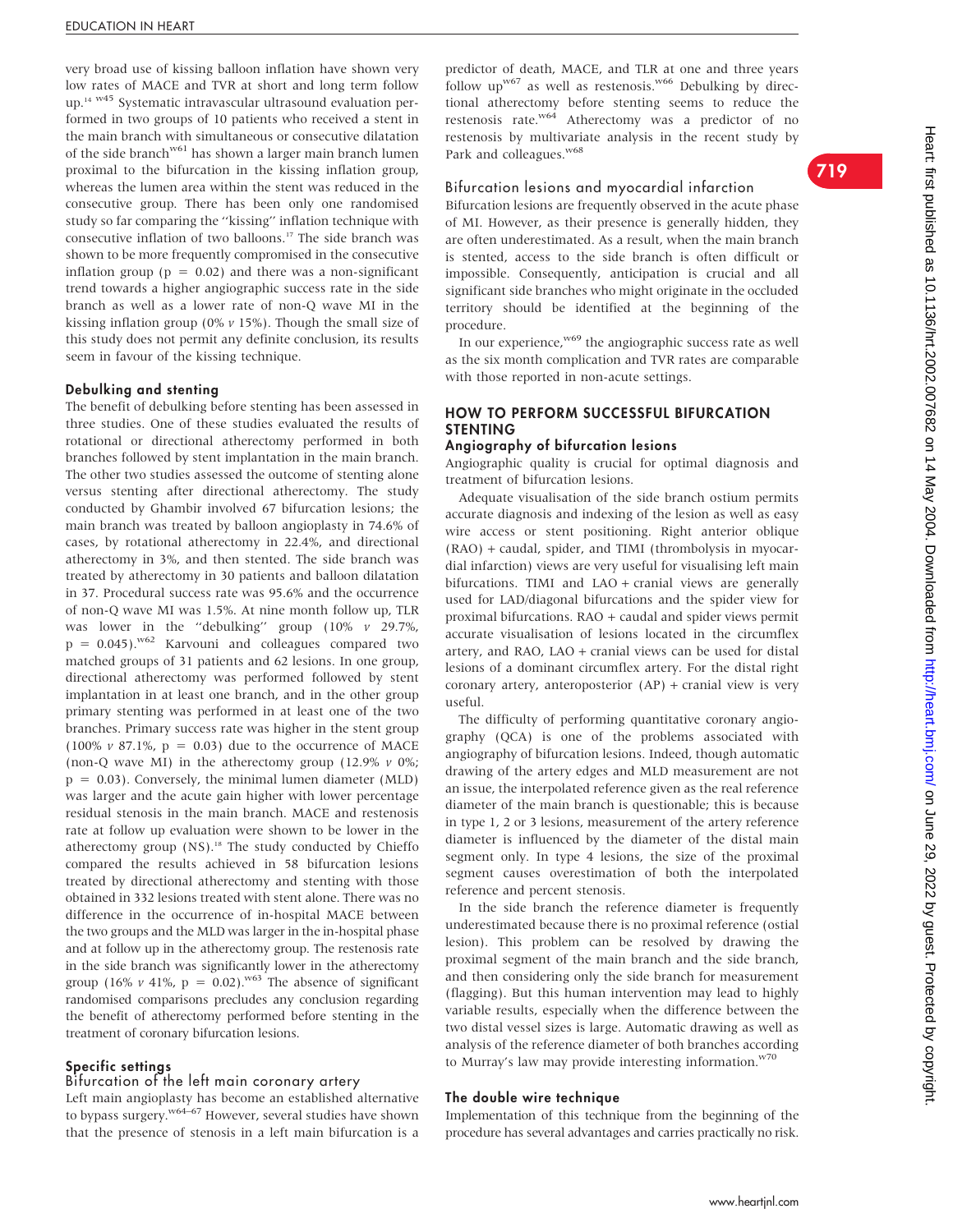Access to one branch while the other is being dilated must be preserved whatever the technique used. When two guide wires are used, care must be taken to avoid wire crossing which would prevent balloon insertion. A number of rules can be applied: the first wire must be inserted into the less accessible branch, the second wire must be inserted with minimal torquing (less than a wrist rotation), and last but not least, the wires must be kept in the same position on the table outside the guiding catheter during the whole procedure, even after wire exchange. Usually wires are best managed by an assistant.

Insertion of a wire into the side branch often changes the angle between the proximal main branch and the side branch and thus facilitates access, especially in a T shaped bifurcation which is a predictor of procedural failure. $w^{71}$  The change in angle is more pronounced when the initial angle is very acute. In a study population of 76 patients, angles  $\leq 120^{\circ}$ before guide wire insertion were improved by 40˚and angles  $> 120^\circ$  at baseline were improved by only 12° (Y Louvard, unpublished data). The angle between the two distal branches is modified to the same extent, which can prevent optimal coverage of the bifurcation when double stenting is required. Improved access to the side branch is associated with a higher success rate using technique B.

Indeed, the side branch wire is jailed between the stent and the wall of the proximal main branch. In addition to the change in angle, this technique preserves side branch patency<sup>w72 w73</sup> by opening the side branch ostium as a slit (fig 7). Finally, if the side branch is occluded, the jailed wire permits identification of the ostium position.

The jailed wire cannot be used as such and must be replaced by a second wire after main branch stenting. The second wire can be the main branch wire in most cases. Wire exchange is facilitated by adequate shaping of the distal wire extremity; the wire initially inserted into the main branch must be shaped in order to permit access to the side branch through the most distal cell of the main branch stent, which will improve coverage of the side branch ostium. The jailed wire must then be removed from both the side branch and the main branch stent, and pushed into the distal segment of the main branch if possible with a distal loop to avoid strut crossing.

The risks of the jailed wire technique are associated with wire withdrawal. We have observed four distal ruptures of the jailed wire from several hundred cases. These ruptures always occurred with hydrophilic wires which must therefore be avoided as jailed wires though they are sometimes useful to access a side branch through stent struts. Another risk is the uncontrolled movement of the guiding catheter upon wire removal; this should be anticipated in order to avoid proximal coronary dissection. These risks can be minimised by avoiding large diameter deployment (0.9 to 1 ratio) of the main branch stent on a jailed wire.

#### Should we predilate?

Though direct stenting does not seem to be associated with lower restenosis rates, it reduces the risk of geographic miss, as well as procedural time and cost and  $x$  ray exposure. In cases of unstable coronary syndromes, direct stenting allows a reduction in the risk of distal coronary embolisation. Predilatation during treatment of coronary bifurcation lesions facilitates stent insertion. It also induces plaque shifting and permits correction of this phenomenon before stent implantation by means of the kissing inflation technique. Predilatation of the side branch alone may allow access through a distal strut during wire exchange (B technique). However, use of this technique does not always reduce the risk of side branch occlusion during main branch stenting. The major pitfall is the risk of dissection which may considerably complicate the rest of the procedure, especially in the side branch when type B treatment is used. In such a case, wire exchange requires crossing the struts of the main branch stent and the dissection site in order to reach the distal vessel, and stenting of the side branch cannot be avoided.

### Matching technique to lesion

In ''false'' bifurcation lesions, the side branch should only be stented when a complication occurs (occlusive or nonocclusive dissection) or in cases of suboptimal result. Type B treatment (provisional T stenting) is therefore most often used except in cases when access to the side branch is very difficult because of severe angulations, or when the main branch is small or calcified. The use of type A treatment or modified type A treatment is not recommended because it



Figure 7 (1) Type 3 LAD/diagonal bifurcation lesion. (2) After stenting the LAD across the diagonal branch with a jailed wire in the diagonal artery; the diagonal artery ostium is pulled up by the stent and the jailed wire.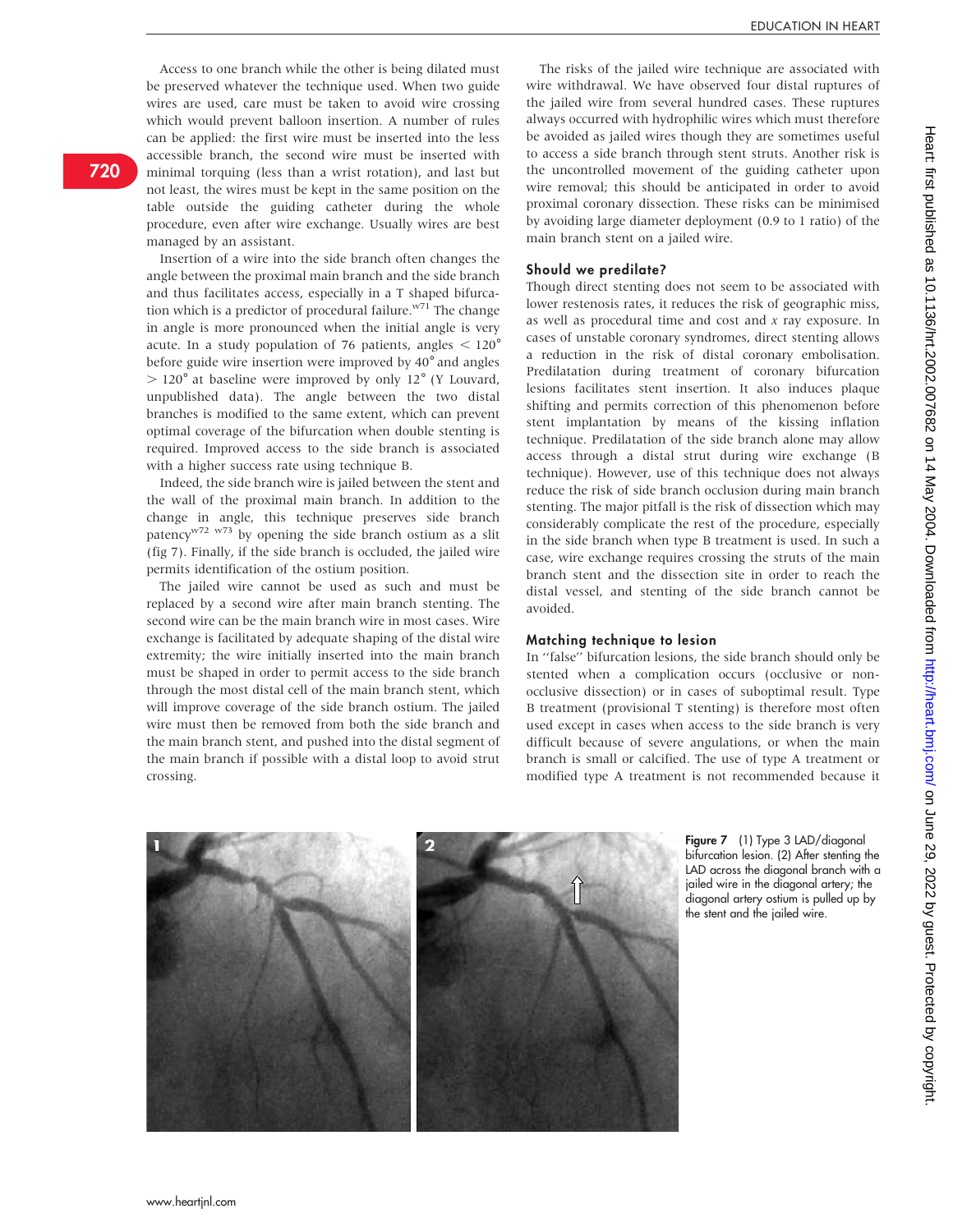consists of stenting preventively the side branch which is free of significant disease at the beginning of the procedure. In type 1 lesions, the choice between type A or B treatment is more difficult. However, lesions in side branches are often very short (mean (SD) 3.6 (3.5) mm in length in our experience) and the provisional T stenting strategy seems very well adapted in the majority of cases. Type A treatment should be limited to cases when access to the side branch proves difficult, even after double wiring due to angulation, and when the side branch lesion is long or difficult to wire or stent because of calcifications or severe dissection following predilatation. The double wire technique increases angioplasty safety and permits step by step adaptation of the strategy according to the objective of the procedure. Selection between type A and B treatment can be made according to the angle between the two branches after wire insertion and according to the angiographic result after predilatation. If the objective is to preserve patency of a small branch, it is often not necessary to perform wire exchange and side branch dilatation after main branch stenting. Conversely, in the presence of a side branch at risk, the procedure should be completed by dilating and stenting the branch.

In true type 4 lesions, type D treatment with simultaneous deployment of two stents is fast and effective.

### Stent selection

Non-specific tubular stents are used in most cases. Choice should be made on the basis of previous clinical experience and according to the branches' diameter and angulation. The ability to expand the main branch stent during kissing balloon inflation must be commensurate with the combined diameter of both branches. The maximal opening capacity of a strut must be equal to the side branch lumen area. These rules preclude the use of stents with irregular struts. Certain stents are more adapted to large proximal bifurcations such as the distal left main coronary artery (Penta by Guidant, R stent by Orbus, or Express by Boston scientific).

#### Final kissing balloon inflation

This technique is strongly recommended in order to optimise the angiographic results in both branches and correct angiographically invisible stent deformation. This final manoeuvre can be performed through a 6 French guiding catheter (especially the recently developed large lumen guiding catheters (0.068–0.071 inch) with various monorail balloon catheters (Viva or Maverick 2 by Boston Scientific, Maestro or Mercury by Jomed, Expleo by Biotronik, Stormer by Medtronic, or Arashi by Terumo). All other balloons are compatible with 7 French guides. However, balloon quality remains crucial for crossing stent struts. During side branch dilatation through a main branch stent strut, it is important to avoid complete strut crossing of the balloon before inflation, because balloon removal could prove impossible when the balloon has been inflated. Several other rules must be followed to perform kissing balloon inflation. Selection of balloon diameter must be made according to the distal diameter of each branch (ratio 1.1:1). Balloons used must be shorter than the stent in order to avoid inflation outside the stent. In unstented side branches, balloons should be very short in order to reduce geographic miss. Inflation pressure should be guided by the disappearance of the balloon waist and by the need for optimising the diameter of semicompliant balloons.

## WILL DRUG ELUTING STENTS MAKE ALL THESE TECHNIQUES OBSOLETE?

The few data currently available regarding treatment of bifurcation lesions with drug eluting stents involve the sirolimus coated stent. The purpose of the multicentre study conducted by Colombo was to study the ability of the Cypher stent to prevent restenosis after bifurcation lesion stenting, and to randomly compare stenting of the main branch vessel only (group 1) to systematic stenting of the two branches (group 2). Eighty six patients from five centres have been enrolled in this study.

Analysis of the results has been affected by several difficulties. Crossover from group 1 to group 2 was 51.2%. Patients in whom double stenting was performed were treated with several different techniques: type A or modified type A treatment and type B treatment. Angiographic follow up was incomplete (85.5% in the double stenting group and 94.4% in the single stenting group). Therefore, we have assessed these data according to a per protocol analysis. At six month follow up there was a non-significant trend towards higher late loss in the main branch and the side branch, as well as a trend towards a higher restenosis rate in the side branch in the double stenting group  $(28\% \nu 19\%).$ Only one instance of restenosis was reported in the main branch stent (double stenting group). The conclusions of this study were that the sirolimus coated stent reduces the restenosis and reintervention rates after bifurcation lesion treatment, that there is no clear advantage in systematically stenting the side branch, and that stenting the side branch first may lead to a higher restenosis rate of the side branch.

### ARE 'DEDICATED' STENTS THE ANSWER?

Several types of dedicated stents have been designed since the mid 1990s: large strut stents, bevelled stents for optimal ostium coverage in the side branch, bifurcated stents, and also several stent delivery systems providing permanent access to the side branch or allowing reliable stenting of the side branch ostium with the main branch stent.

These stents will not be used in routine practice unless they can prove as efficient as the already validated tubular stents in terms of angiographic success rate, positioning, procedure duration and x ray exposure, rate of acute complications, and mid term MACE and TVR rates. The concept of these stents can be a problem in itself given the inherent multiplicity of stent diameters and lengths.

The case reports or short series involving large strut stents have failed to show their benefit in routine practice (NIR-Side, Jomed, AST SLK-view).<sup>19 20</sup> <sup>w74–78</sup> Some of these stents are combined with delivery systems providing permanent access to the side branch, which may potentially increase the success rate and reduce procedural duration and  $x$  ray exposure. A number of bifurcated stents have reached the clinical investigation stage,<sup>9 w26 w78 w79</sup> and the use of two of them has been described in case reports (Bard XT Carina and AVE bifurcation stents).

The DBS stent (Cordis) has been the only device to undergo evaluation through a multicentre study of 34 patients conducted in France.<sup>w80</sup> This stent was evaluated in 19 LAD/diagonal bifurcations, seven protected distal left main arteries, four circumflex/marginal bifurcations, and four distal right coronary arteries through 8 French guiding catheter following kissing predilatation. Procedural success was achieved in 94% of cases, and six month TLR was 19% with a 33% restenosis rate.

721